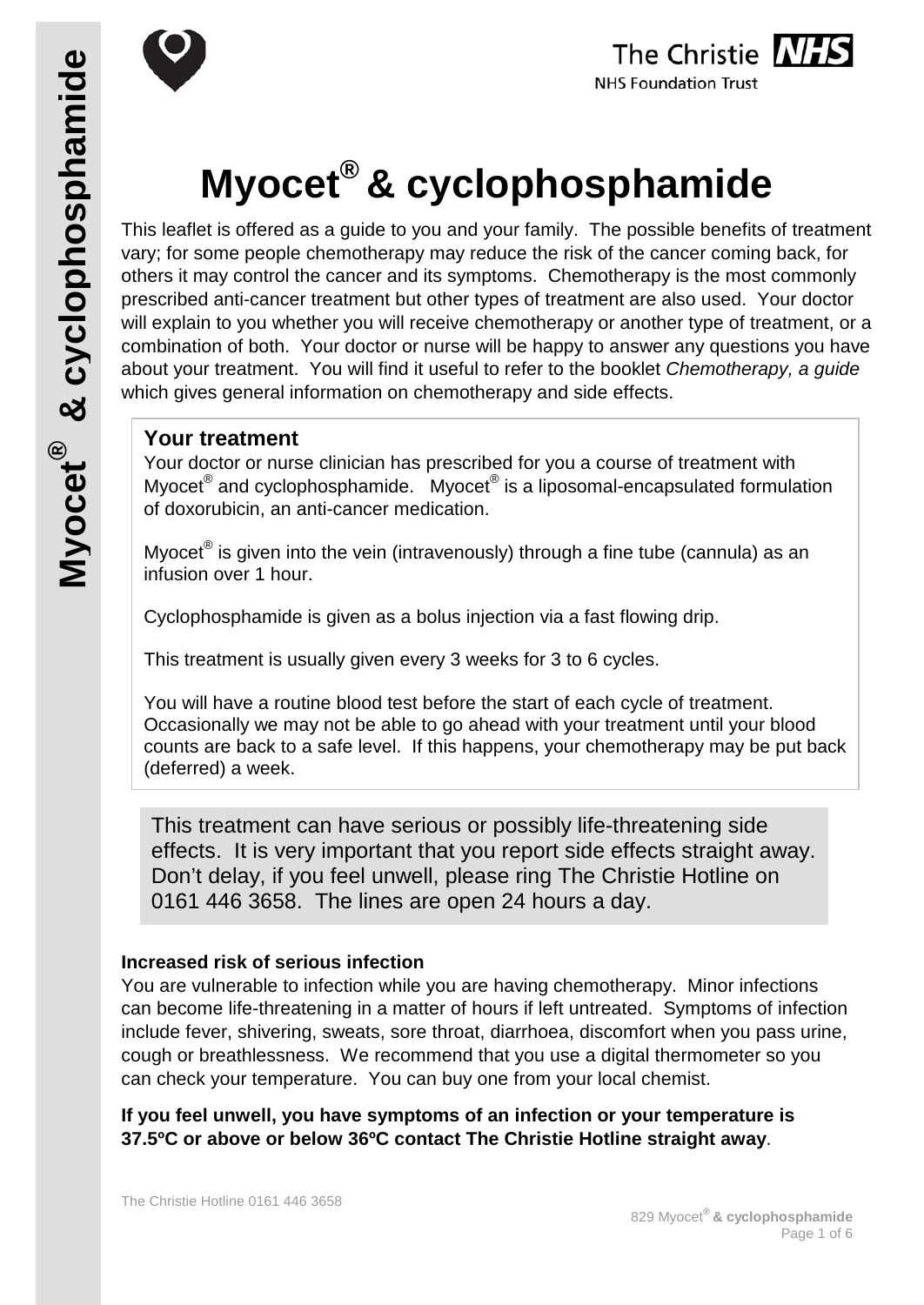## • **Immediate allergic reactions**





## • **Anaemia (low number of red blood cells)**

While having this treatment you may become anaemic. This may make you feel tired and breathless. Let your doctor or nurse know if these symptoms are a problem. You may need a blood transfusion.



#### • **Bruising or bleeding**

This treatment can reduce the production of platelets which help the blood clot. Let your doctor know if you have any unexplained bruising or bleeding, such as nosebleeds, bloodspots or rashes on the skin, and bleeding gums. You may need a platelet transfusion.

# **Possible side effects**

Chemotherapy can cause many different side effects. Some are more likely to occur than others. Everyone is different and not everyone gets all the side effects. Most side effects are usually temporary, but in some rare cases they can be life-threatening. It is important to tell your hospital doctor or nurse about any side effects so they can be monitored and, where possible, treated.

#### **Common side effects (more than 1 in 10)**

#### • **Nausea and vomiting (sickness)**

The severity of this varies from person to person. Anti-sickness medication may be given along with your chemotherapy to prevent this. You may also be given antisickness tablets to take at home. If you continue to feel or be sick, contact your GP or this hospital, because your anti-sickness medication may need to be changed or increased.

#### • **Dizziness**

Myocet <sup>®</sup> can cause dizziness. If you feel dizzy or unsteady do not drive or operate machinery.

#### • **Skin changes**

If the skin on your **hands and feet** becomes sore, contact the hospital straightaway. Tablets and cream can be prescribed to help you. Try to keep your hands and feet cool and, if possible, uncovered or wear loose-fitting cotton socks. Sometimes as a result of the chemotherapy, your skin may appear **darker in colour** or lightly tanned, especially around the joints. This is known as hyperpigmentation. The skin will return to normal when treatment is finished. Some chemotherapy can make your skin more **sensitive to the sun** than usual. Sit in the shade, avoid too much sun and use a high factor sunblock cream. Asian and African-Caribbean people may develop noticeable light patches on their skin.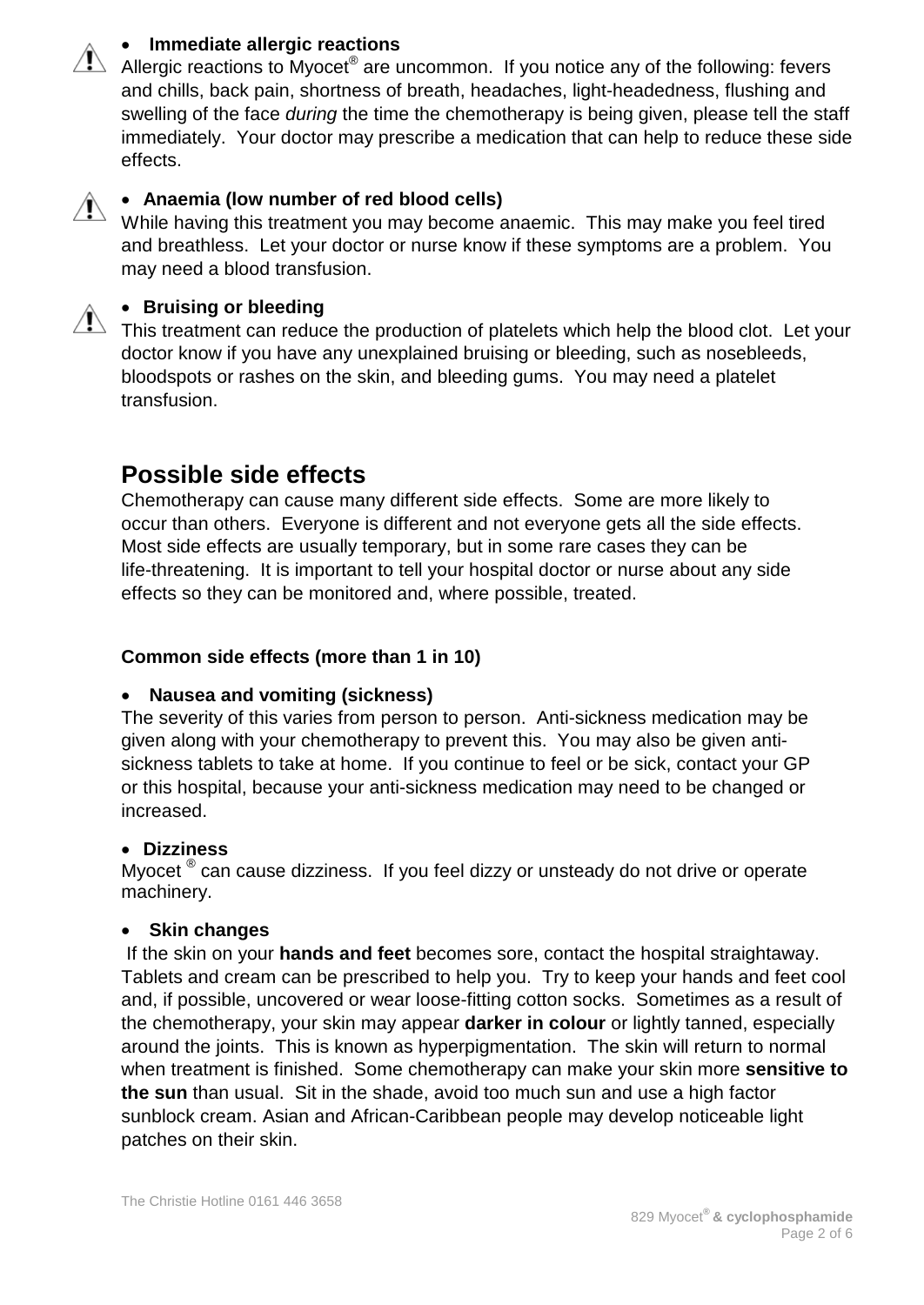#### • **Changes to nails**

Your nails may become darker. White lines may appear on them. These changes grow out over a few months once the treatment has finished. Acrylic nails are not recommended.

## • **Urine discolouration**

Due to its red colour, Myocet**®** may discolour your urine red or orange for up to 24 to 48 hours following treatment.

#### • **Heartburn**

Chemotherapy treatment can cause indigestion and reflux. If you experience this please contact The Christie Hotline. Heartburn can be treated with medication from your GP.

#### • **Loss of periods**

Due to the effect of chemotherapy on the ovaries, you may find that your periods become irregular or stop. This is more likely in women over the age of 40 when most women will notice some change in their periods. It is less common in women under the age of 40 but does still happen and can result in significant menopausal symptoms (see section below). Even if your periods stop completely during chemotherapy your periods may come back several years later. This means that you may be able to become pregnant even many years after chemotherapy. It is very important to use contraception if you don't want to get pregnant.

#### • **Menopausal symptoms**

When the ovaries stop working due to chemotherapy or during a natural menopause most women experience symptoms such as hot flushes, sweats (night and day) and vaginal dryness. These hormonal changes can make the vagina feel as though it has shrunk and become less easy to stretch. This is called vaginal atrophy and can result in discomfort, pain on sexual intercourse, itching and recurrent urine infections. If your ovaries don't start to work again the vaginal symptoms can be permanent, although the flushes and sweats tend to reduce and stop over a small number of years. Some women who have already gone through menopause may notice their symptoms worsening for a time after chemotherapy.

The vaginal symptoms can start early and the longer they are left the harder they can be to treat. Please contact your specialist nurse either in clinic or by phone when the symptoms first develop if you would like help. Symptoms can be managed in several ways including gels, essential oil pessaries and sometimes local oestrogen replacement. You may also find it helpful to request the booklet 'Menopausal symptoms and breast cancer' by Breast Cancer Care (either from your breast care nurse, the cancer information centre at The Christie or online).

#### • **Hair loss**

Hair loss is usually total. The hair falls out gradually 10 to 14 days following your first course of treatment. Body and facial hair can also fall out. The time scale varies from person to person. Please remember that this is a temporary side effect and your hair will grow back when your treatment is complete. If you would like an appointment with the wig service, this can be arranged for you by visiting the Cancer Information Centre (department 7). Ask the staff for a copy of the 'Wig Fitting Service'. A selection of headscarves and turbans is available from 'Headstart'.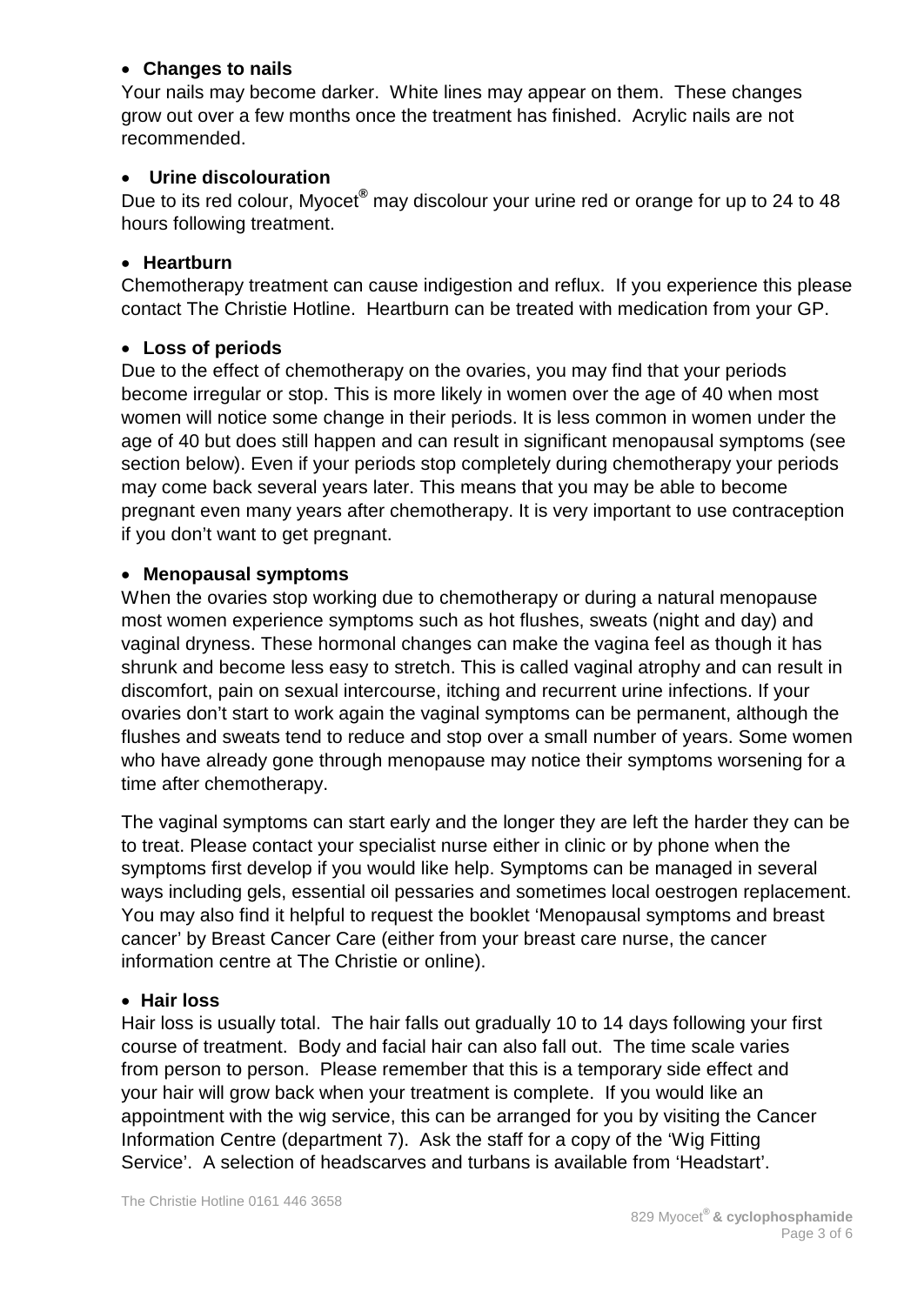## • **Lethargy**

Some chemotherapy may make you feel tired and lacking in energy. It can be frustrating when you feel unable to cope with routine tasks. You may benefit from additional support during your treatment. Complementary therapies may be helpful. Speak to your nurse or doctor for further information. If necessary, take time off work. Gentle exercise, such as walking, can be beneficial.

#### • **Sore mouth**

Your mouth may become sore or dry, or you may notice small mouth ulcers during this treatment. Drinking plenty of fluids and cleaning your teeth regularly and gently with a soft toothbrush can help to reduce the risk of this happening. We can prescribe a mouthwash for you to use during treatment. You can dilute this with water if your mouth is sore. Ask your doctor or nurse for further advice. There is also general mouth care information in the chemotherapy booklet. If you continue to have a sore mouth, please contact The Christie Hotline.

#### • **Constipation**

Try to drink plenty of fluids and eat foods high in fibre. Report this to your hospital doctor who may prescribe a suitable laxative. Ask the staff for a copy of 'Eating – Help Yourself' which has useful ides about diet when you are having treatment.

#### • **Diarrhoea**

If this becomes a problem while you are having treatment, contact The Christie Hotline for advice. **If you develop severe diarrhoea it is important to contact The Christie Hotline straight away as this may be a sign of a serious infection. Don't delay!**

## **Uncommon side effects (less than 1 in 10)**

#### • **Blood clots**

During chemotherapy you are more at risk of blood clots in the legs (DVT) or lungs (PE). Occasionally these clots can be life-threatening. To help prevent clots, keep mobile and drink plenty of non-alcoholic fluids.

#### • **Bladder irritation**

Cyclophosphamide may cause a burning sensation or irritation on passing urine because the chemotherapy irritates the bladder wall. To prevent this drink a large glass or water both before and after treatment with cyclophosphamide. Also, try to pass urine as soon as the urge is felt. It is important that you continue to drink plenty of fluids during your chemotherapy, up to 2 litres a day is recommended. If you do have a burning sensation or irritation on passing urine, please contact the hospital straight away.

#### • **Cardiotoxicity (damage to the heart)**

Doxorubicin can affect your heart. It can weaken the heart muscle. This problem has been shown to be rare with Myocet<sup>®</sup> when compared with standard Doxorubicin. This may be the reason why your doctor has been chosen Myocet® as a treatment for you. If there is any concern about your heart, we will ask you to have a scan of your heart before the start of treatment.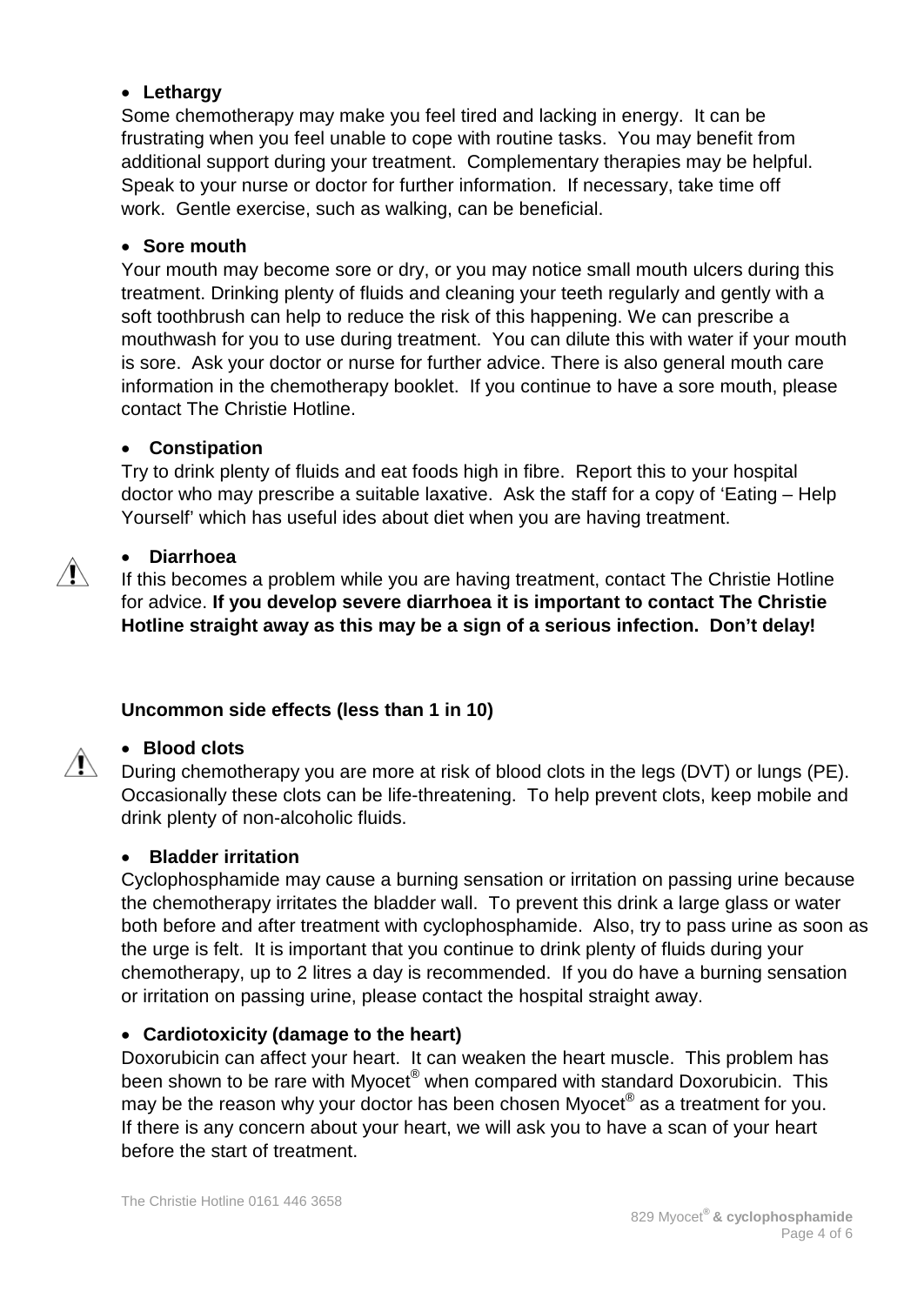#### • **Skin rash**

You may develop a skin rash. This is usually mild and easily treated. Please tell your doctor on your next visit to the hospital.

#### **Rare side effects (less than 1 in 100)**

• **Extravasation** is when chemotherapy leaks outside the vein. If you develop redness, soreness or pain at the injection site **at any time** please let us know straightaway.

#### **Serious and potentially life threatening side effects**

In a small proportion of patients chemotherapy can result in very severe side effects which may rarely result in death. The team caring for you will discuss the risk of these side effects with you.

**Other medicines**: Please ask your doctor at The Christie for advice about any other medication you are taking, including non-prescribed medicines, complementary therapies and herbal medicines.

# **Sex, contraception & fertility**

#### **Protecting your partner and contraception:**

We recommend that you or your partner use a condom during sexual intercourse while you are having the course of chemotherapy. Chemotherapy is dangerous to unborn babies and you should not try to become pregnant whilst you are having chemotherapy. Using a condom will also protect your partner from any chemotherapy drugs that may be present in the semen or vagina.

If you suspect that you may be pregnant please tell your doctor immediately.

**Fertility:** This chemotherapy may affect your ability to have children. Your doctor or nurse should have discussed this with you. If not, please ask them before you start treatment.

# **Late side effects**

Some side effects may become evident only after a number of years. In reaching any decision with you about treatment, the potential benefit you receive from treatment will be weighed against the risks of serious long term side effects to the heart, lungs, kidneys and bone marrow. With some drugs there is also a small but definite risk of developing another cancer. If any of these problems specifically applies to you, the doctor will discuss these with you and note this on your consent form.